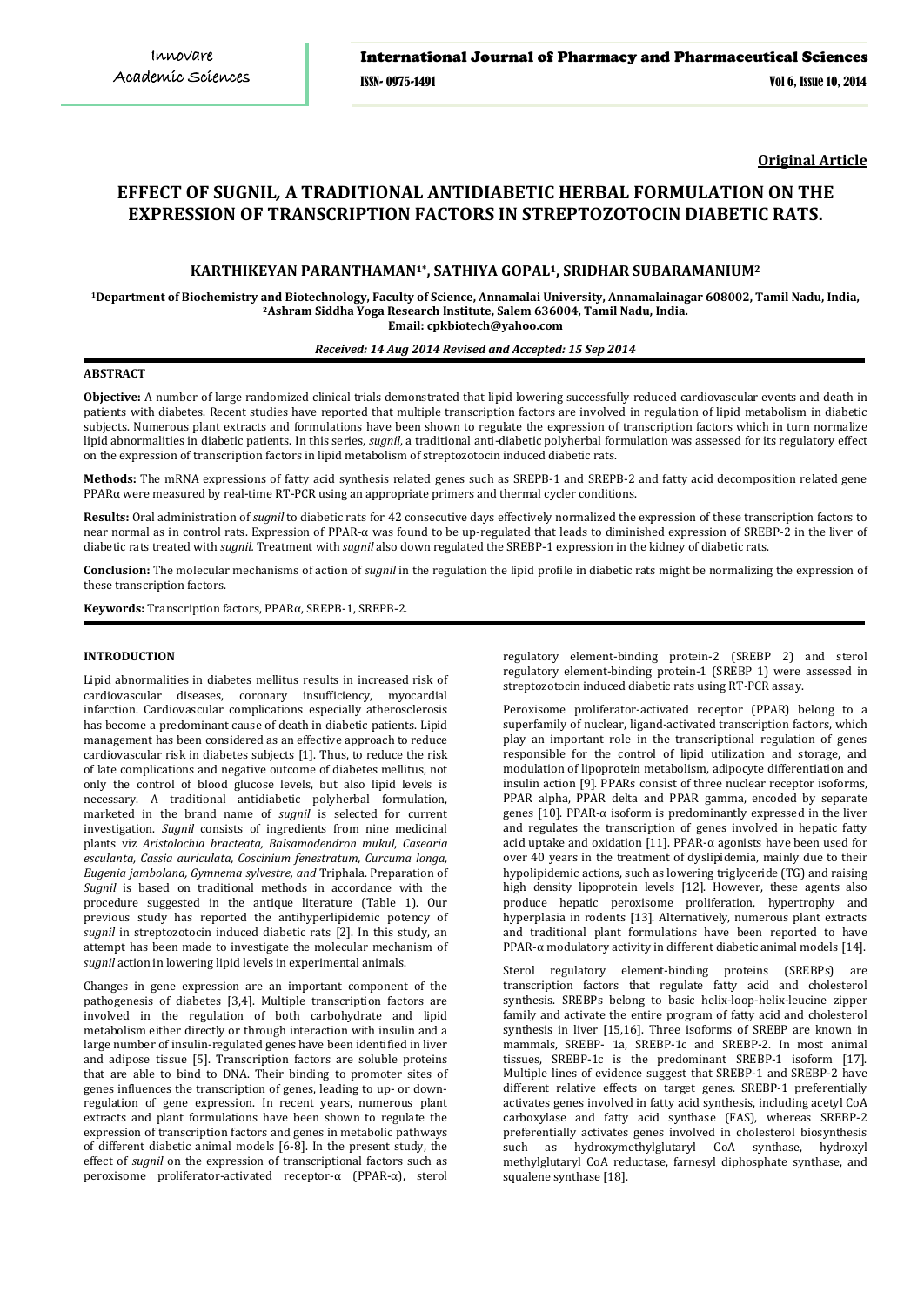| S. No. | <b>Botanical name</b>  | Common name          | Part used   | Concentration<br>(mg/100mg) |
|--------|------------------------|----------------------|-------------|-----------------------------|
|        | Aristolochia bracteata | Birth wort           | Whole plant | 10                          |
| 2.     | Balsamodendron mukul   | Indian bdellium tree | Gum         | 10                          |
| 3.     | Cassia auriculata      | Tenners cassia       | Flower      | 12.5                        |
| 4      | Casearia esculanta     | Kadala-zhinjill      | Stem        | 10                          |
| 5.     | Coscinium fenestratum  | Tree turmeric        | Bark        | 12.5                        |
| 6.     | Curcuma longa          | Turmeric             | Tubers      | 10                          |
| 7.     | Eugenia jambolana      | Jamun                | Seeds       | 12.5                        |
| 8.     | Gymnema sylvestre      | Gurmar               | Leaves      | 12.5                        |
| 9.     | Triphala               | Indian goose berry   |             |                             |
|        | Emblica officinalis    | Emblic myrobalan     | Fruits      | 10                          |
|        | Terminalia bellirica   | Belleric myrobalan   |             |                             |
|        | Terminalia chebula     | Chebulic myrobalan   |             |                             |

### **MATERIALS AND METHODS**

### **Animals**

Male albino Wistar rats of body weight ranging from 150-180 g were procured from the Central Animal House, Rajah Muthiah Medical College, Annamalai Nagar. Six rats were allocated per polypropylene cage at a temperature of 22-24°C and humidity 30 - 35 % in a controlled room. The rats were maintained under 12h,12h light,dark cycle. Food [Amrut Laboratory Animal Feed, Pranav Agro Industries Ltd., Bangalore, India] and water were available *ad libitum* to animals. The experiments were designed and conducted according to the ethical norms approved by the Institutional Animal Ethics<br>
Committee [IAEC] of Annamalai University. Committee [IAEC] of Annamalai University. [No.160/1999/CPCSEA/552]. The animals were maintained in accordance with the Indian National Law on Animal Care and use.

### **Chemicals**

Streptozotocin and primers for RT-PCR analysis were purchased from Sigma-Aldrich Pvt. Ltd., MO, USA. TriZol reagent and cDNA conversion kits were purchased from Invitrogen, Life Technologies, USA. Biochemicals, chemicals and solvents of analytical grade were purchased from Himedia Laboratories Pvt. Ltd., Mumbai, India or from Sisco Research Laboratories Pvt Ltd., Mumbai, India.

### **Induction of experimental diabetes**

Rats were fasted for 16 h prior to induction of diabetes. Rats received single intraperitoneal injection of 55mg/kg body weight STZ (Sigma, St Louis, MO, USA) freshly dissolved in 0.1 mol/L cold sodium citrate buffer, pH 4.5 [19]. Control rats received equivalent amount of buffer intraperitoneally. Animals were allowed to drink 5% glucose solution overnight to overcome drug-induced hypoglycemia. Hyperglycemia was confirmed 3 days after induction by assessing fasting blood glucose level. Animals with a fasting blood glucose level greater than 250 mg/dL were considered diabetic and included in the study.

### **Animal groups for experimental studies**

Rats were acclimatized to the laboratory conditions at least for a week and they were divided into four groups of with four rats in each group as follows,

**Group I**: Control rats administered 0.5 ml of saline for 42 days.

**Group II:** STZ-induced diabetic control rats administered 0.5 ml of saline for 42 days.

**Group III** :STZ–induced diabetic rats administered *sugnil* (100 mg/kg body weight) for 42 days.

**Group IV**: Control rats administered *sugnil* (100 mg/kg body weight) for 42 days.

### **Analysis of mRNA expressions**

The STZ-induced diabetic rats were administered with *sugnil* for 42 consecutive days. At the end of treatment schedule, two rats from four different experimental groups were sacrificed under mild

anesthesia (non-fasted condition), the liver and kidney tissues were immediately removed, instantly soaked in liquid nitrogen and stored at -800 C for study of mRNA using RT-PCR.

### **I - RNA Extraction from tissue samples**

Total mRNA was prepared separately from the tissues of individual rats in different experimental groups using TRIzol reagent.

### **Homogenization**

About 15 mg of frozen liver tissue and 75 mg of frozen kidney tissue were homogenized separately in 1 ml of TRIzol reagent using a glass–Teflon homogenizer.

### **Phase separation**

The homogenized tissue samples were incubated for 5 minutes at room temperature (300C) for complete dissociation of nucleoprotein complexes. After incubation, 0.2 ml of choloroform was added and the tubes were shaken vigorously by hand for 15 seconds. The entire content was then centrifuged at  $12,000 \times g$  for 15 minutes at 8<sup>0</sup>C. Followed by centrifugation, the mixture was separated into a lower red, phenol–choloroform phase, an interphase and a colorless upper aqueous phase. RNA was present exclusively in an aqueous phase and was transferred to a fresh tube.

### **RNA precipitation**

RNA from the aqueous phase was precipitated by mixing with 0.5 ml isopropyl alcohol. The samples were incubated at room temperature for 10 minutes and then centrifuged at 12,000 x g for 10 mintues at 80 C. After centrifugation RNA precipitate was formed as gel like pellet on the side and bottom of the tube.

### **RNA wash**

The pellet was collected and 1 ml of 75% ethanol was added. The samples were vortexed and then centrifuged at 7,500 x g for 5 minutes at 8ºC.

### **Redissolving the RNA**

At the end of the procedure, RNA pellet was air dried, and dissolved in RNase – free water. The concentration and purity of RNA preparation were checked by measuring the absorbance at 260 nm and 280 nm.

The above mentioned RNA extraction procedure was performed individually to all the tissue samples dissected from rats in four different experimental groups. The extracted RNA's were used as a template for the synthesis of first-strand of cDNA.

### **II - First Strand cDNA Synthesis**

cDNA Synthesis was performed using superscript III first–strand synthesis system for RT-PCR (Invitrogen, USA) following manufacturer's protocol as follows;

As a first step, the following components were added into a thinwalled 0.5 ml PCR tube to prepare cDNA synthesis mix. 1µg total RNA (extracted separately from tissues of rats in four different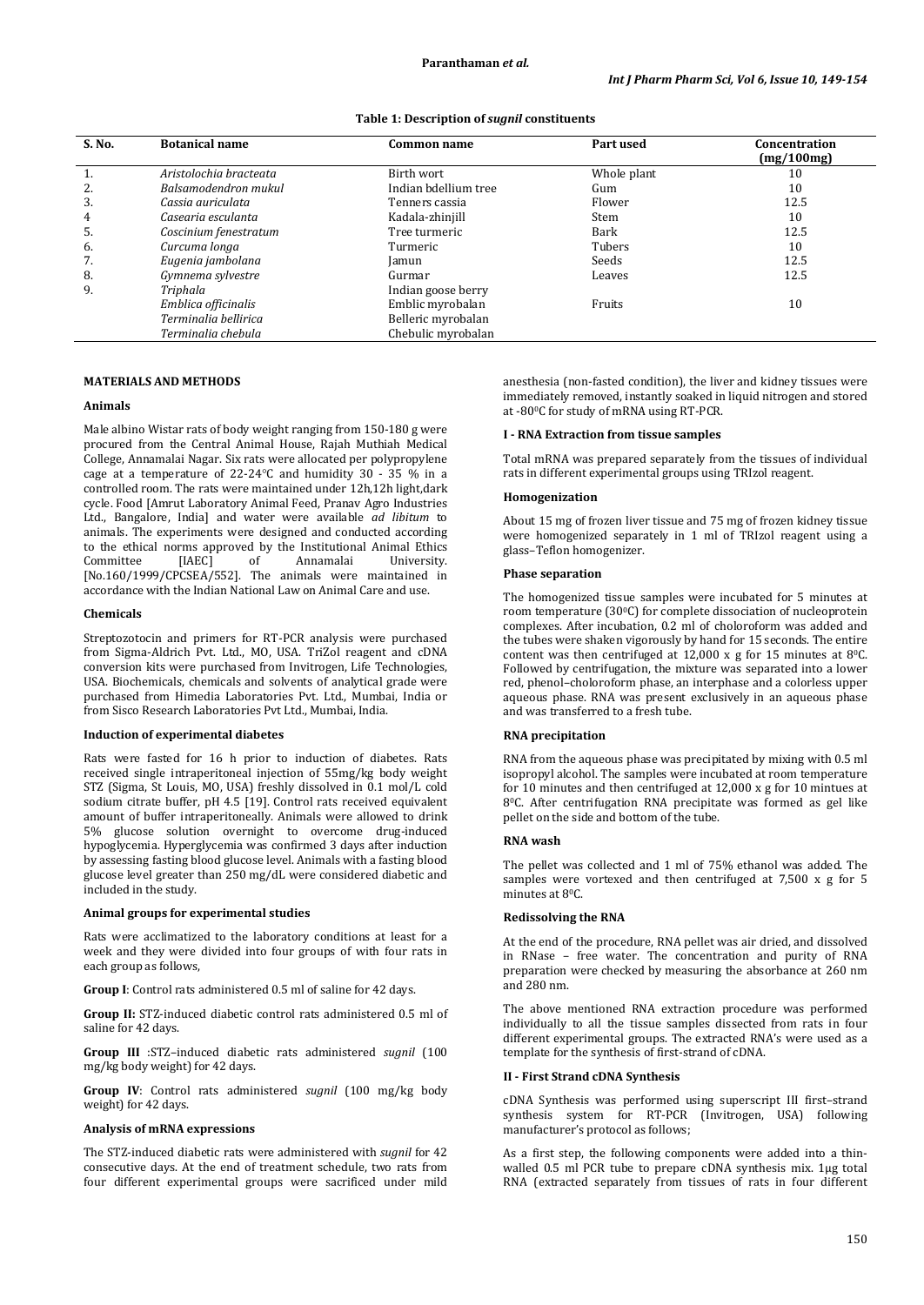experimental groups), 1 µl 50 mM oligo (dT)<sub>20</sub>, 1 µl 10 mM dNTP mix [10 µl dATP (100 mM), 10 µl dCTP (100 mM), 10 µl dGTP (100 mM), 10 µl dTTP (100 mM)] and DEPC (diethyl pyrocarbonate) treated water to bring to volume of 10 µl.

The above mix was incubated at 65°C for 5 minutes and placed on ice for 1 minute. Then the following components were added in the order indicated below (as recommended by the manufacturer). The amount for each component is for 1 reaction only which can be scaled up according to need. 2 µl 10X RT buffer, 4 µl 25 mM Mgcl<sub>2</sub>, 2 µl 0.1m DTT, 1 µl RNase OUT (40U/µl), 1 µl superscript III RT  $(200U/\mu l)$ , and  $10 \mu l$  of cDNA synthesis mix from above.

The above mix was briefly centrifuged and incubated at 5°C for 50 minutes. The reaction was completed with incubation at 85°C for 5 minutes, followed by incubation in ice for 1 minute. The reaction mix was briefly centrifuged and 1 µl of RNaseH was added to the tube and incubated at 37<sup>0</sup>C for 20 minutes. The synthesized cDNAs were stored at -20 °C for PCR amplification using gene specific primers.

#### **III - Primer Design**

For PCR amplification, the following genes were selected from previous work by scientists and from Gene bank database (http: //www. ncbi. nlm. nih. gov/).

Fatty acid synthesis related genes – SREPB-1 and SREPB-2

Fatty acid decomposition related gene – PPARα

The house keeping gene \_ β Actin

The sequences of these genes were used to design primer for the RT PCR. The primers were ordered from GeNei, Bangalore. 1 µl of cDNA was used as a template for RT-PCR. The Primer sequences for the above mentioned genes are as follows;

**SREBP-1** – Sterol Regulatory Element Binding Protein 1 Forward primer: TCCCAGAGTAGCCCCTTGTCC (51→3<sup>1</sup> ) Reverse primer: CCAGTCCCCATCCACGAA (3<sup>1</sup>→5<sup>1</sup>) **SREBP-2** - Sterol Regulatory Element Binding Protein 2 Forward primer: ATCCGCCCACACTCACGCTCCTC (51→3<sup>1</sup> )

Reverse primer: GGCCGCATCCCTCGCACTG (3<sup>1</sup>→5<sup>1</sup>)

**PPARα** – Peroxisome Proliferator Activated Receptor-α

Forward primer: GACAAGGCCTCAGGATACCA (51→3<sup>1</sup> ) Reverse primer: GTCTTCTCAGCCATGCACAA (3<sup>1</sup>→5<sup>1</sup>)

**β actin** - House keeping gene

Forward primer: AGCCATGTACGTAGCCATCC(51→3<sup>1</sup> )

Reverse primer: CTCTCAGCTGTGGGTGGTGAA (3<sup>1</sup>→5<sup>1</sup>)

### **IV - Reverse Transcriptase PCR**

The cDNAs synthesized from tissues of individual rats in four different experimental groups were amplified using the primers mentioned above. Polymerase chain reaction was performed in 40 µl reactions containing 84 pmol of each of two primers, 4 µl of 10 mM dNTP mix [10 µl dATP (100 mM), 10 µl dCTP (100 mM), 10 µl dGTP (100 mM), 10 µl dTTP (100 mM)], 4 µl of Mg free 10X buffer (100 mM Tris pH 9.0 at 250C, 500 mM Kcl, 1% tritonX-100), 4 µl of 25 mM Mgcl2 and 2 units of Taq DNA polymerase enzyme. The PCR reagents were assembled as a master mix that was split into reactions that received 1 µl of cDNA as template. PCR was performed with the reaction conditions mentioned in table.2. At the end, aliquots of the reactions were removed after a determined number of cycles and the reaction products were subjected to electrophoresis on agarose gel.

#### **Table 2: Thermal cycler conditions for selected genes**

| Genes         | <b>Denaturation</b><br>temperature | Annealing<br>temperature | <b>Extension</b><br>temperature | No. of<br>cycles | Final<br>extension        | Amplicon<br>size |
|---------------|------------------------------------|--------------------------|---------------------------------|------------------|---------------------------|------------------|
| SREPB-1       | 95 °C for 15s                      | $640C$ for $40s$         | $72^{\circ}$ C for $30s$        | 30               | $72^{\circ}$ C for $10m$  | 728bp            |
| SREBP-2       | 940C for 1m                        | $65^{\circ}$ C for 1m    | $72^{\circ}$ C for 1m           | 30               | 72 <sup>o</sup> C for 10m | 416bp            |
| $PPAR\alpha$  | 94 <sup>o</sup> C for 30s          | $640C$ for $30s$         | $72^{\circ}$ C for 1m           | 35               | 72 <sup>o</sup> C for 10m | 425bp            |
| <b>BACTIN</b> | 94 <sup>o</sup> C for $30s$        | $60^{\circ}$ C for 30s   | $72^{\circ}$ C for $1m$         | 35               | $72^{\circ}$ C for $10m$  | 357bp            |

### **V - Gel Electrophoresis and data acquisition**

The PCR amplified products of the selected genes were electrophorised using 1.0% agarose gel prepared in 1X Tris acetic acid EDTA buffer [0.5g of agarose dissolved by heating in 50 ml of 1X TAE buffer (40 mM Tris, 1 mM EDTA, pH 8.0)]. A dye solution consisting of bromophenol blue (0.25%), Xylene cyanol FF (0.25%) and 40% sucrose in water was added at 3 µl per DNA sample prior to electrophoresis. Electrophoresis was carried out in a horizontal electrophoresis unit. The agarose gel was formed using a gel caster and the dimensions of the gel were adjusted to 9.6 by 14.2 by 0.6 cm. The wells were made by using comb, the ladder DNA  $(10 \mu l)$  and samples (10 µl each) were loaded at wells using micropipette in the following manner.

Lane 1 – DNA ladder sequence (1000 bp).

Lane 2 – Amplicon of selected gene from control rats.

Lane 3 – Amplicon of selected gene from diabetic control rats.

Lane 4 – Amplicon of selected gene from control rats treated with *sugnil* (100 mg/kg).

Lane 5 – Amplicon of selected gene from control rats treated with *sugnil* (100 mg/kg).

The gel was allowed to run at 85 V, maximum Amp and maximum Watts for 1 hour 20 minutes or till the dye neared at the bottom of the gel using the high voltage power supply unit. The gel was then placed in the ethidium bromide staining solution (0.01 g/L) for 20 minutes and transferred to destaining solution (1X TAE) for 30

minutes. The resolved DNA in the gel was visualized under UV transilluminator. Electrophoresis was carried out individually for all the selected genes to separate their PCR amplicons. At the end, the gels were photographed using a gel documentation system (Bio Rad, CA, USA) and the density of the PCR products was measured using a GS-700 imaging densitometer. The housekeeping gene, β actin was amplified as a control gene (Fig. 1b, 2b & 3b). The level of mRNA was expressed as the ratio of signal intensity for each gene relative to that of  $β$  actin. All results were confirmed with at least three independent experiments.

# **RESULTS**

### **Expression of mRNA in Liver**

In the liver, expressions of fatty acid decomposition related gene PPAR-*α* and fatty acid synthesis-related gene SREBP-2 were measured by real-time RT-PCR. The mRNA expression of PPAR-*α*  was found to be decreased, where as the expression of SREBP-2 was significantly increased in streptozotocin induced diabetic rats when compared to normal control rats. Oral administration of *sugnil* for 42 consecutive days effectively reversed the expression pattern of these genes to near normal as in the control rats. However, no significant difference was found in the expression pattern of these genes in control rats treated with *sugnil* (Fig.1a & 1c and 2a & 2c).

### **Expression of mRNA in kidney**

In the kidney, the mRNA expression of SREBP-1 was significantly increased in streptozotocin induced diabetic rats when compared to normal control rats. Oral administration of *sugnil* for 42 consecutive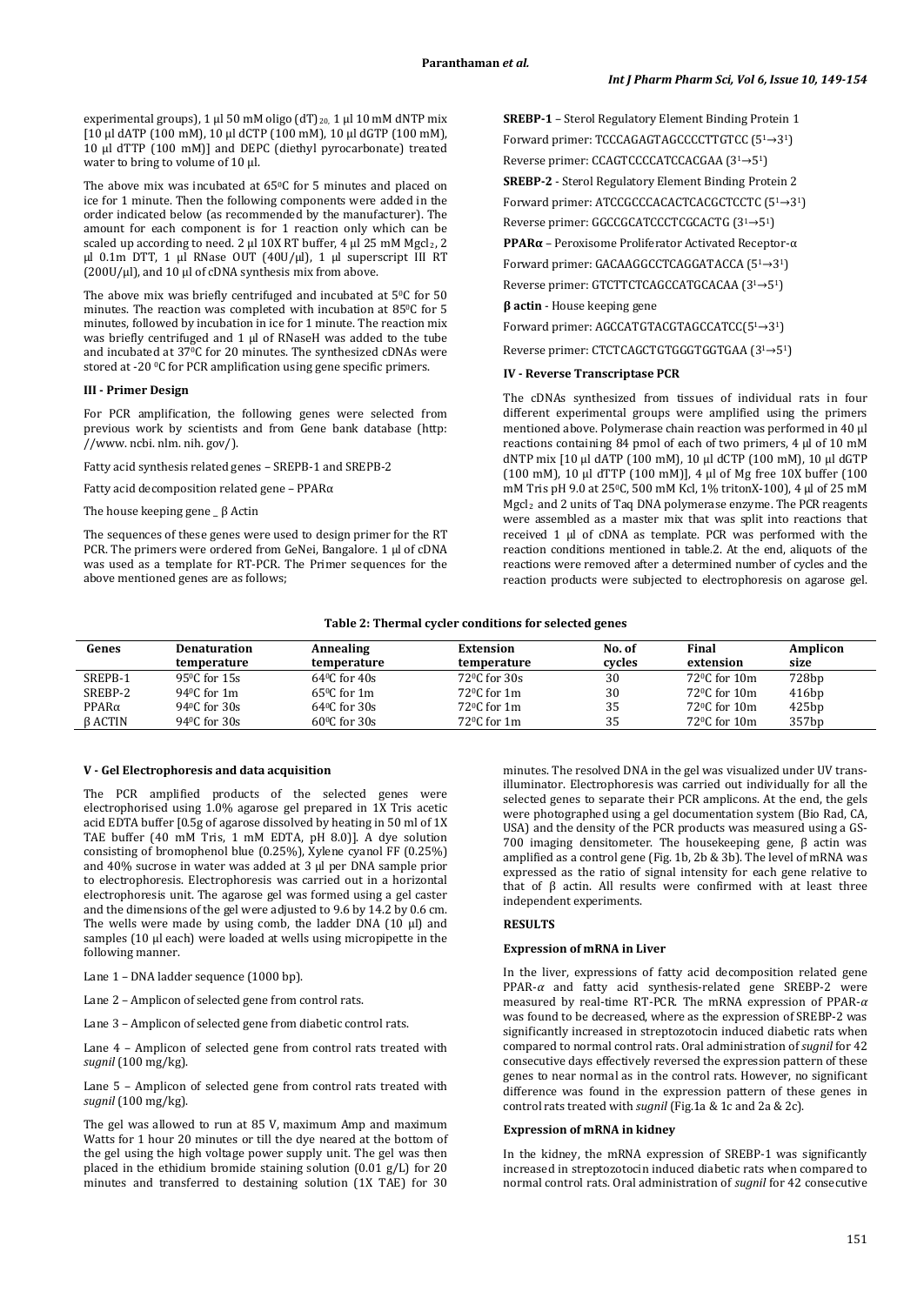*Int J Pharm Pharm Sci, Vol 6, Issue 10, 149-154*

days significantly decreased the expression of this gene to near normal as in control rats. However, no significant difference was found in the renal expression of SREBP-1 in control rats treated with *sugnil* (Fig 3a&3c).



**Fig. 1(a): Expression of PPAR-**α **in liver**



**Fig. 1(b): Expression of** β**-ACTIN**



**Fig: 1(c): Densitometry data analysis**

**Fig. 1a, 1c: RT-PCR analysis of PPAR-**α **in liver. The band intensities of gene are normalized with that of a house keeping gene (**β**-actin) and the values are expressed as ratio of band intensity relative to** β**-actin. Values are mean** ± **SD of three independent experiments. Lane 1-Base pairs marker; Lane 2- Control; lane 3-Diabetic control; lane 4-Diabetic+SUGNIL; lane 5-Control+SUGNIL. \*Significant as compared to Control. \*\*Significant as compared to Diabetic control (p<0.05, one way ANOVA followed by DMRT).**



**Fig. 2a: Expression of SREBP-2 in liver**



**Fig. 2b:** β**-ACTIN**



**Fig. 2c: Densitometry data analysis**

**Fig. 2a, 2c: RT-PCR analysis of SREBP-2 in liver. The band intensities of gene are normalized with that of a house keeping gene (**β**-actin) and the values are expressed as ratio of band intensity relative to** β**-actin. Values are mean** ± **SD of three independent experiments. Lane 1-Base pairs marker; Lane 2- Control; lane 3-Diabetic control; lane 4-Diabetic+SUGNIL; lane 5-Control+SUGNIL. \*Significant as compared to Control. \*\*Significant as compared to Diabetic control (p<0.05, one way ANOVA followed by DMRT).**



**Fig. 3a: Expression of SREBP-1 in kidney**



**Fig. 3b:** β**-ACTIN**

#### **DISCUSSION**

To investigate the lipid lowering effects of *sugnil* changes in the expression of transcriptional factors involved in hepatic lipogenesis were examined using RT-PCR assay. Peroxisome proliferator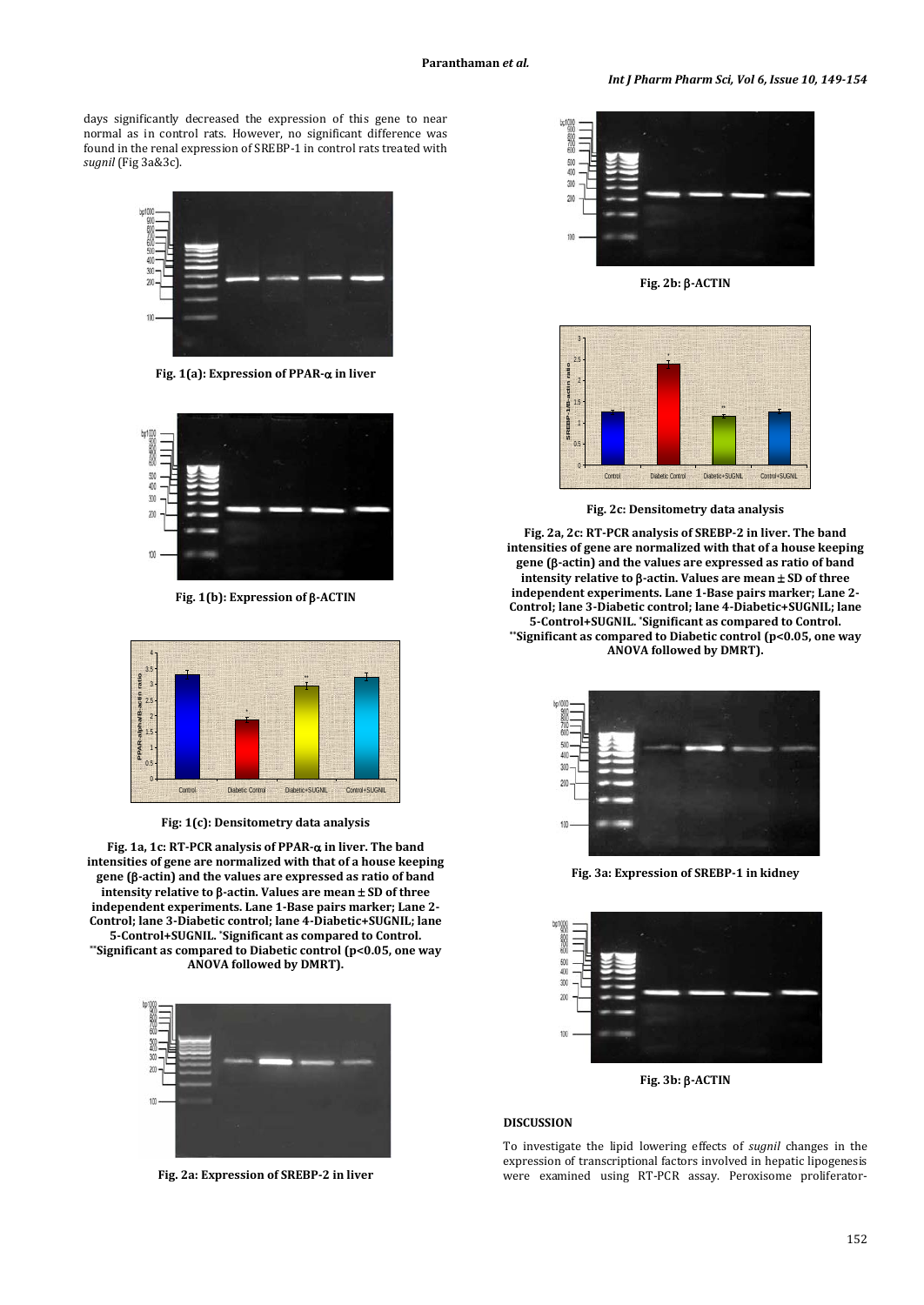activated receptor (PPAR), a ligand activated transcription factor, is highly expressed in liver, heart, and skeletal muscle [20]. PPAR-α mediated responses have been traditionally studied in the liver. PPAR-α activation mediates expression of genes regulating lipid oxidation [21]. Both, natural and synthetic ligands are found to activate PPAR- $\alpha$  and thereby regulate the lipid metabolism in man and animals [6,14]. In recent years, many plant extracts and traditional plant formulations have been shown to possess PPAR-α modulatory activity in different diabetic models [14].



**Fig. 3c: Densitometry data analysis**

**Fig. 3a, 3c: RT-PCR analysis of SREBP-1 in kidney. The band intensities of gene are normalized with that of a house keeping gene (**β**-actin) and the values are expressed as ratio of band intensity relative to** β**-actin. Values are mean** ± **SD of three independent experiments. Lane 1-Base pairs marker; Lane 2- Control; lane 3-Diabetic control; lane 4-Diabetic+SUGNIL; lane 5-Control+SUGNIL. \*Significant as compared to Control. \*\*Significant as compared to Diabetic control (p<0.05, one way ANOVA followed by DMRT).**

In this context, *sugnil*, a traditional antidiabetic polyherbal formulation was examined for its PPAR-α modulatory effect in streptozotocin induced diabetic rats. Results of this study showed that the expression of PPAR-α was decreased in streptozotocin induced diabetic rats. This effect may be due to the hyperglycemic condition caused by streptozotocin and/or loss of insulin signaling. However, oral administration of *sugnil* for 42 consecutive days effectively increased the expression of PPAR- $\alpha$  in the liver of STZinduced diabetic rats. This possible effect of *sugnil* may be due to the presence of bioactive compound(s), which could act as a ligand for PPAR-α activation. The activated transcription factor PPAR-α induces the mRNA expressions of target genes responsible for fatty acid β oxidation. This was evidenced by normal levels of triglycerides and high density lipoproteins observed in *sugnil* treated diabetic rats [2]. Further, it has been reported that PPAR-α activation lowers the cholesterol concentration in rat liver, plasma and lipoproteins by reducing the amount of nuclear SREBP-2 thereby decreasing cholesterol synthesis and uptake [22]. Consistent with this finding, the present study results also showed that the activated PPAR-α decreased the expression of SREBP-2 in the liver of *sugnil* treated diabetic rats. This might be a reason behind the decreased concentrations of total cholesterol observed in the liver and plasma of *sugnil* treated diabetic rats [2].

. Over all, these results strongly suggest that *sugnil* behave like natural ligand for PPAR-α activation. This leads in turn to the diminished expression of SREBP-2. Hence, the molecular mechanism of *sugnil* action in the regulation of circulatory and hepatic lipid metabolism in diabetic rats might be modulation of PPAR-α and SREBP-2 gene expression.

SREBP-1 plays an important role in the regulation of lipid homeostasis in kidney; an altered regulation of this transcription factor may be involved in diabetic nephropathy by modulating renal lipid metabolism. A previous study has shown that the expression of SREBP-1 was increased in the kidney cortex of STZ-induced diabetic rats, resulting in up-regulation of enzymes responsible for fatty acid synthesis and, as a consequence, high renal triglyceride content, and

was associated with mesangial expansion and glomerulosclerosis. Treatment of diabetic rats with insulin to correct the hyperglycemia prevented the increase in renal expression of SREBP-1 and the renal accumulation of triglyceride [23]. The result of the present study showed that the expression of SREBP-1 was found to be increased in the kidney cortex of STZ-induced diabetic rats. Hyperglycemic condition caused by streptozotocin might be responsible for this effect. However, oral administration of *sugnil* for 42 consecutive days effectively decreased the expression of SREBP-1 in the kidney of STZ-induced diabetic rats. This possible effect of *sugnil* might be due to the stimulation of insulin secretion from pancreatic β cells, since insulin was reported to normalize SREBP-1 expression in STZinduced diabetic rats [23]. Insulin stimulatory effect was directly witnessed by increased concentration of serum insulin reported in *sugnil* treated diabetic rats [24]. Therefore, the results suggest that down-regulation of renal SREBP-1 through insulin stimulation might be the mechanism of *sugnil* action in lowering renal lipid contents.

#### **CONCLUSION**

The regulation of lipid metabolism by *sugnil* might involve upregulation of PPARα and diminished expression of SREBP-2 in liver and SREBP-1 in kidney of diabetic rats. The bioactive compound(s) present in *sugnil* might act as a natural ligand and normalized the expression of these transcription factors. These possible effects of *sugnil* may arrest the development and progression of atherosclerosis and related cardiovascular complications in diabetes mellitus. Hence, its therapeutic usage can improve the quality of life in diabetic patients.

### **CONFLICT OF INTERESTS**

Declared None

#### **REFERENCES**

- 1. Betteridge J. Benefits of lipid-lowering therapy in patients with type 2 diabetes mellitus. Am J Med 2005;118:10-6.
- 2. Karthikeyan P, Sridhr S, Anuradha CV. Antihyperlipidemic potential of a traditional siddha polyherbal formulation sugnil in streptozotocin-induced diabetic rats. Int J Curr Res 2011;11:331-5.
- 3. Yechoor VK, Patti ME, Saccone R, Kahn CR. Coordinated pattern of gee expression for substrate and energy metabolism in skeletal muscle of diabetic mice. Proc Natl Acad Sci USA 2002;99:10587–92.
- 4. Sreekumar R, Halvatsiotis P, Schimke JC, Nair KS. Gene expression profile in skeletal muscle of type 2 diabetes and the effect of insulin treatment. Diabetes 2002;51:1913–20.
- 5. O'Brien RM, Granner DK. Regulation of gene expression by insulin. Physiol Rev 1996;76:1109–61.
- 6. Kevin Zhe-Yang Xua, Chenchen Zhub, Moon Sun Kima, Johji Yamaharac, Yuhao Li. Pomegranate flower ameliorates fatty liver in an animal model of type 2 diabetes and obesity. J Ethno 2009;123:280–7.
- 7. Teayoun Kim, Jessica Davis, Albert J. Zhang, Xiaoming He, Suresh T. Mathews. Curcumin activates AMPK and suppresses gluconeogenic gene expression in hepatoma cells. Bioche Biophy Res Com 2009;388:377–82.
- 8. Kwon HJ, Hyun SH, Choung SY. Traditional Chinese Medicine improves dysfunction of peroxisome proliferator-activated receptor alpha and microsomal triglyceride transfer protein on abnormalities in lipid metabolism in ethanol fed rats. Biofactors 2005;23:163–76.
- 9. Torra IP, Chinetti G, Duval C, Fruchart JC, Staels B. Peroxisome proliferator-activated receptors: from transcriptional control to clinical practice. Curr Opi Lipid 2001;12:242–54.
- 10. Berger J, Moller DE. The mechanisms of action of PPARs. Annu Rev Med 2002;53:409-35.
- 11. Escher P, Wahli W. Peroxisome proliferator-activated receptors: insight into multiple cellular functions. Mut Res 2000;448:121–38.
- 12. Francis GA, Annicotte JS, Auwerx J. PPAR-alpha effects on the heart and other vascular tissues. Am J Phy 2003;285:H1–H9.
- 13. Klaunig JE, Babich MA, Baetcke KP, Cook JC, Corton JC, David RM, *et al*. PPAR alpha agonist-induced rodent tumors: modes of action and human relevance. Crit Rev Toxi 2003;33:655–780.